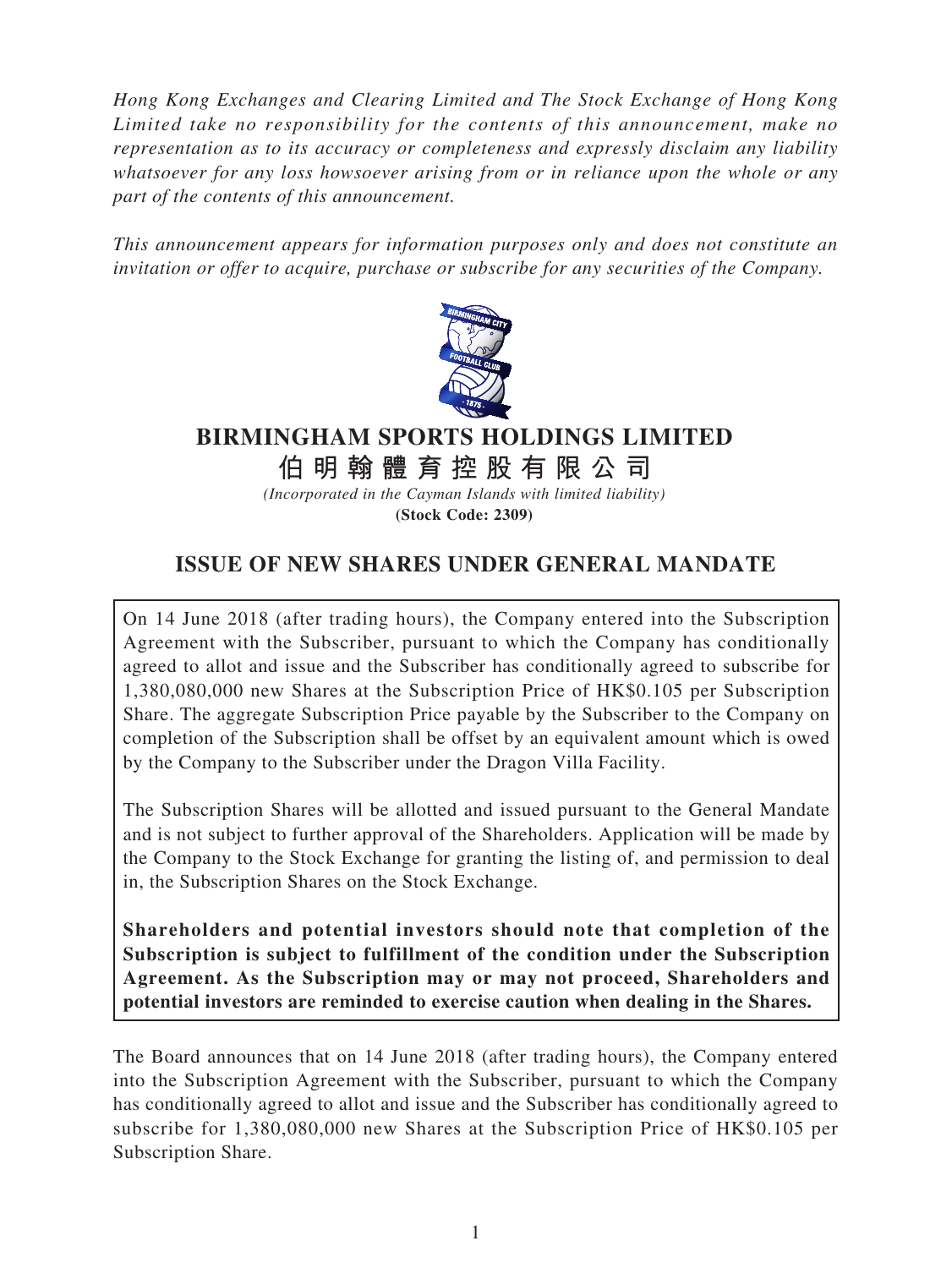#### **THE SUBSCRIPTION AGREEMENT**

Summarised below are the principal terms of the Subscription Agreement:

- **1. Date :** 14 June 2018
- **2. Parties :** (i) the Company as issuer
	- (ii) the Subscriber as subscriber

#### **3. Subscription Shares**

The Subscription Shares represent:

- (i) approximately 14.38% of the issued share capital of the Company of 9,593,991,672 Shares as at the date of this announcement; and
- (ii) approximately 12.58% of the issued share capital of the Company of 10,974,071,672 Shares as enlarged by the allotment and issue of the Subscription Shares.

#### **4. Subscription Price and Payment Terms**

The Subscription Price of HK\$0.105 per Subscription Share represents:

- (i) a discount of approximately 16.0% to the closing price of HK\$0.125 per Share as quoted on the Stock Exchange on 14 June 2018, being the date of the Subscription Agreement; and
- (ii) a discount of approximately 16.4% to the average closing price of HK\$0.1256 per Share as quoted on the Stock Exchange for the last five consecutive trading days up to and including the Last Trading Day.

The Subscription Price was arrived at after arm's length negotiations between the Company and the Subscriber with reference to, among others, (i) the prevailing market price of the Shares; (ii) the recent trading volume of the Shares; and (iii) the recent performance and prospect of the Group's business.

The aggregate Subscription Price of approximately HK\$144.9 million payable by the Subscriber to the Company on completion of the Subscription shall be offset by an equivalent amount which is owed by the Company to the Subscriber under the Dragon Villa Facility. As such, no cash proceeds will be received by the Company pursuant to the Subscription.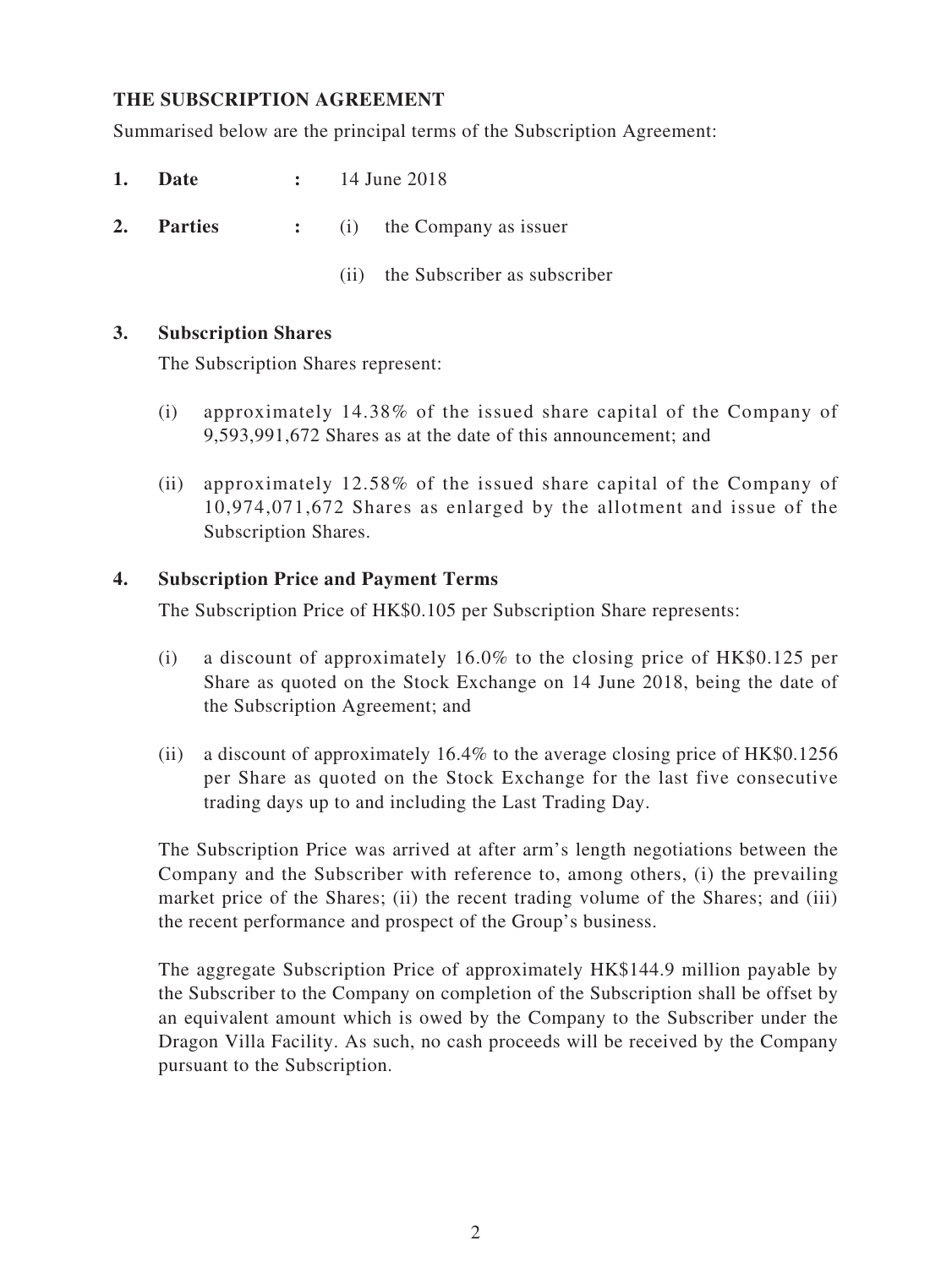#### **5. Ranking of the Subscription Shares**

The Subscription Shares, when allotted, issued and fully paid, will rank *pari passu*  in all respects among themselves and with all of the Shares in issue on the date of allotment and issue of the Subscription Shares.

#### **6. Condition Precedent**

Completion of the Subscription under the Subscription Agreement shall be conditional upon the compliance with the requirements of the Stock Exchange and the Listing Rules, including but not limited to the listing of, and permission to deal in, all of the Subscription Shares being granted by the Listing Committee of the Stock Exchange (either unconditionally, or subject to customary conditions) being fulfilled on or before the Long Stop Date.

In the event the condition is not fulfilled on or before the Long Stop Date, the obligations of the Company and the Subscriber under the Subscription Agreement shall cease to be of any effect and none of the parties shall be bound to carry out the remaining terms of the Subscription Agreement except for any claims arising out of any antecedent breach of the Subscription Agreement or any accrued rights or remedies of any party arising prior to such date.

#### **7. Completion**

Completion of the Subscription under the Subscription Agreement shall take place on a day within five Business Days after the condition has been fulfilled by the Company (or such later date as the Company and the Subscriber may agree in writing).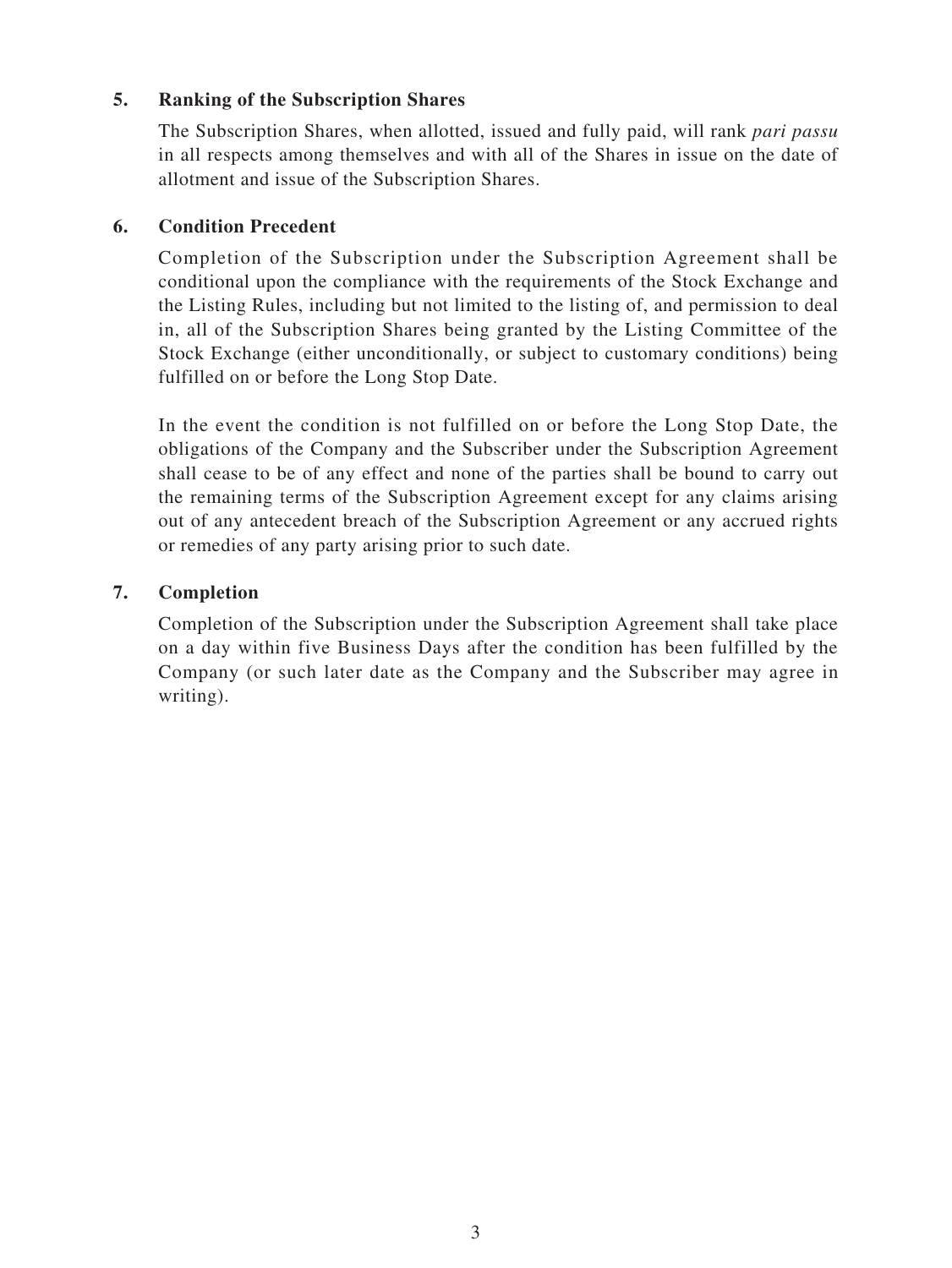## **EFFECT OF THE SUBSCRIPTION ON THE SHAREHOLDING STRUCTURE OF THE COMPANY**

Assuming there being no other change in the shareholding structure of the Company, the following table sets out the shareholding structure of the Company (i) as at the date of this announcement; and (ii) immediately after the allotment and issue of the Subscription Shares:

 $\overline{a}$ 

|                                        |         | <b>Immediately after</b>                              |         |
|----------------------------------------|---------|-------------------------------------------------------|---------|
| As at the date<br>of this announcement |         | the allotment and issue of<br>the Subscription Shares |         |
|                                        |         |                                                       |         |
| Number of Shares                       | %       | Number of Shares                                      | $\%$    |
| 3,825,000,000                          | 39.87%  | 3,825,000,000                                         | 34.86%  |
| 2,086,551,000                          | 21.75%  | 2,086,551,000                                         | 19.01%  |
| 714,286,000                            | 7.45%   | 2,094,366,000                                         | 19.08%  |
| 2,968,154,672                          | 30.93%  | 2,968,154,672                                         | 27.05%  |
| 9,593,991,672                          | 100.00% | 10,974,071,672                                        | 100.00% |
|                                        |         |                                                       |         |

*Notes:*

- 1. Trillion Trophy Asia Limited is a wholly-owned subsidiary of Wealthy Associates International Limited which in turn is wholly-owned by Mr. Suen Cho Hung, Paul.
- 2. Ever Depot Limited is a wholly-owned subsidiary of Graticity Real Estate Development Co., Ltd. which in turn is wholly-owned by Mr. Vong Pech.
- 3. The Subscriber is wholly-owned by Mr. Lei Sutong. Assuming there being no other change in the shareholding structure of the Company, immediately after the allotment and issue of the Subscription Shares, the Subscriber will cease to be a public Shareholder and become a substantial Shareholder as defined under the Listing Rules.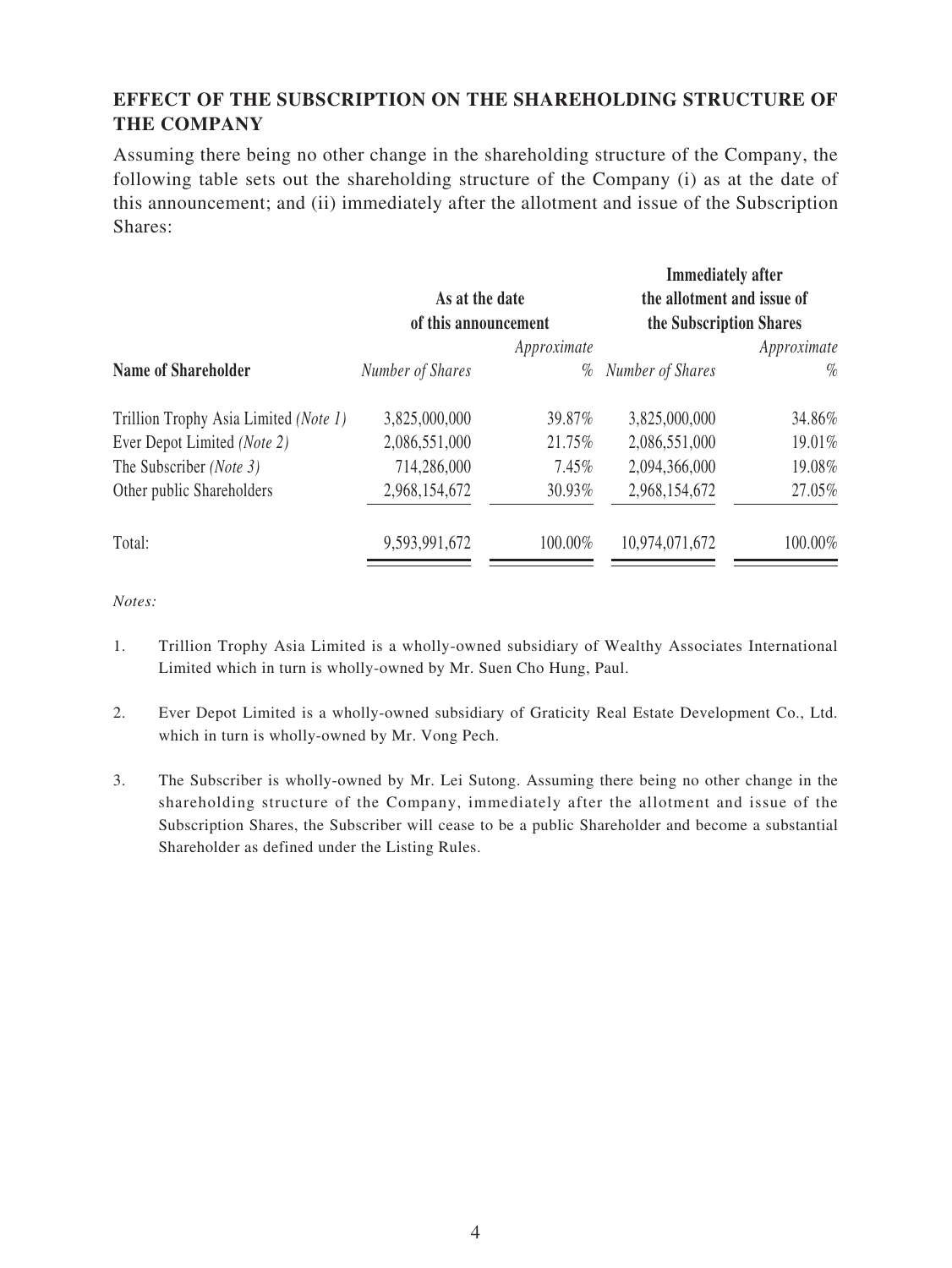### **GENERAL MANDATE**

At the AGM, the General Mandate was granted to the Directors, pursuant to which the Directors are authorised to allot and issue up to 1,918,798,334 Shares. As at the date of this announcement, the General Mandate has not been utilised. The Subscription Shares will be allotted and issued pursuant to the General Mandate and is not subject to further approval of the Shareholders.

Application will be made by the Company to the Stock Exchange for granting the listing of, and permission to deal in, the Subscription Shares on the Stock Exchange.

#### **INFORMATION ON THE SUBSCRIBER**

The Subscriber is an investment holding company which primarily invests in business management and consulting business in the PRC. The Subscriber is ultimately beneficially owned as to 100% by Mr. Lei Sutong. As at the date of this announcement, The Subscriber owns 714,286,000 Shares, representing approximately 7.45% of the issued share capital of the Company.

Pursuant to the loan agreement dated 2 March 2018 entered into between the Company as borrower and the Subscriber as lender, the Subscriber has provided the Dragon Villa Facility to the Company. The Dragon Villa Facility is unsecured, for a term up to 30 June 2019 and bears interest at the rate of 8% per annum. As at the date of this announcement, the Company owed to the Subscriber an aggregate amount, including interest, of approximately HK\$144.9 million under the Dragon Villa Facility.

The Company borrowed the loan under the Dragon Villa Facility primarily for financing the funding requirement of the operation of the Group's football club business and general working capital. Such loan was borrowed for financing the Group's usual and ordinary course of business and are on normal commercial terms.

Save as disclosed above, to the best of the knowledge, information and belief of the Directors having made all reasonable enquiries, the Subscriber and its ultimate beneficial owner are Independent Third Parties.

#### **REASONS FOR THE SUBSCRIPTION**

The Company is incorporated in the Cayman Islands with limited liability and its Shares are listed on the Main Board of the Stock Exchange. The Company is engaged in investment holding and the principal activity of its major subsidiary is the operation of a professional football club in the United Kingdom.

The subscription of further Shares by the Subscriber reflects its confidence in the Group's business and growth potential. By entering into the Subscription Agreement, the amount owed by the Company to the Subscriber under the Dragon Villa Facility will be capitalised into equity capital, which will lower the gearing ratio and the finance cost of the Group. Moreover, the allotment and issue of the Subscription Shares represents an opportunity for the Company to enhance its level of working capital, strengthen its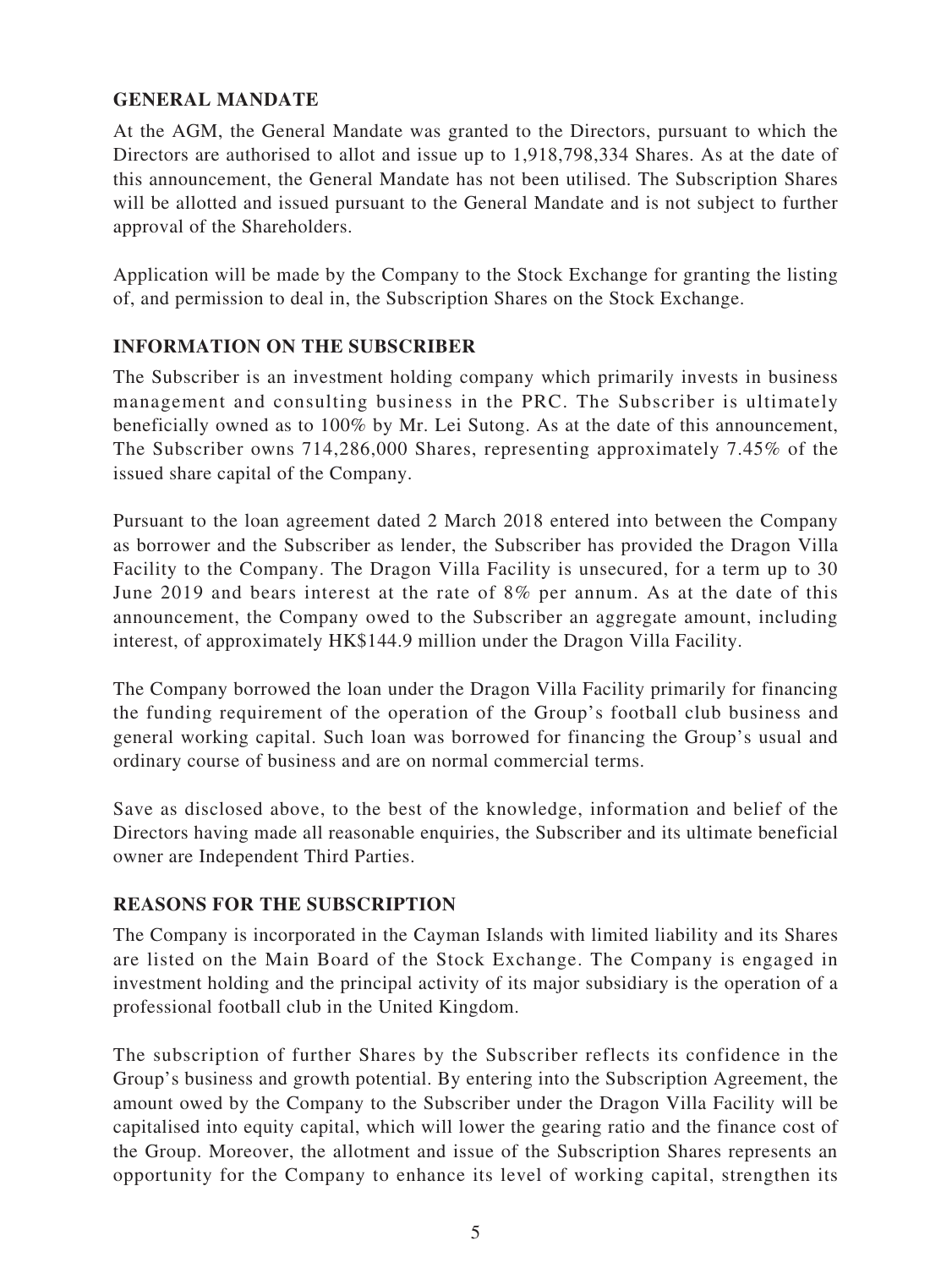capital base and financial position. The Directors (including the Independent Non-executive Directors) are of the view that the terms of the Subscription Agreement (including the Subscription Price) are fair and reasonable and the Subscription is in the interests of the Company and the Shareholders as a whole.

#### **FUND RAISING ACTIVITIES IN THE PAST TWELVE MONTHS**

On 28 December 2017, the Company allotted and issued (i) 714,286,000 new Shares at the subscription price of HK\$0.14 per Share to the Subscriber; and (ii) 500,000,000 new Shares at the subscription price of HK\$0.14 per Share to Splendid Wealth Enterprises Limited, being a wholly-owned subsidiary of Chigwell Holdings Limited. The total subscription price of such allotment and issue of new Shares was set off by an equivalent amount then owed by the Company to the two subscribers. Save as the foregoing, the Company has not carried out any equity fund raising activities during the twelve months immediately preceding the date of this announcement. Details of such issue of new Shares are set out in the announcements of the Company dated 14 December 2017, 22 December 2017 and 28 December 2017, respectively.

**Shareholders and potential investors should note that completion of the Subscription is subject to fulfillment of the condition under the Subscription Agreement. As the Subscription may or may not proceed, Shareholders and potential investors are reminded to exercise caution when dealing in the Shares.**

#### **DEFINITIONS**

In this announcement, the following expressions shall, unless the context requires otherwise, have the following meanings:

| "AGM"                 | the annual general meeting of the Company held on 29<br>December 2017                                                                                                                                                 |
|-----------------------|-----------------------------------------------------------------------------------------------------------------------------------------------------------------------------------------------------------------------|
| "Board"               | the Board of Directors                                                                                                                                                                                                |
| "Business Day(s)"     | a day (other than any Saturday, Sunday or public<br>holiday) on which licensed banks in Hong Kong are<br>generally open for banking business throughout normal<br>business hours                                      |
| "Company"             | Birmingham Sports Holdings Limited (伯明翰體育控<br>股有限公司), a company incorporated in the Cayman<br>Islands with limited liability, and the issued Shares of<br>which are listed on the Main Board of the Stock<br>Exchange |
| "connected person(s)" | has the meaning ascribed to it under the Listing Rules                                                                                                                                                                |
| "Director(s)"         | $\text{directory}(s)$ of the Company                                                                                                                                                                                  |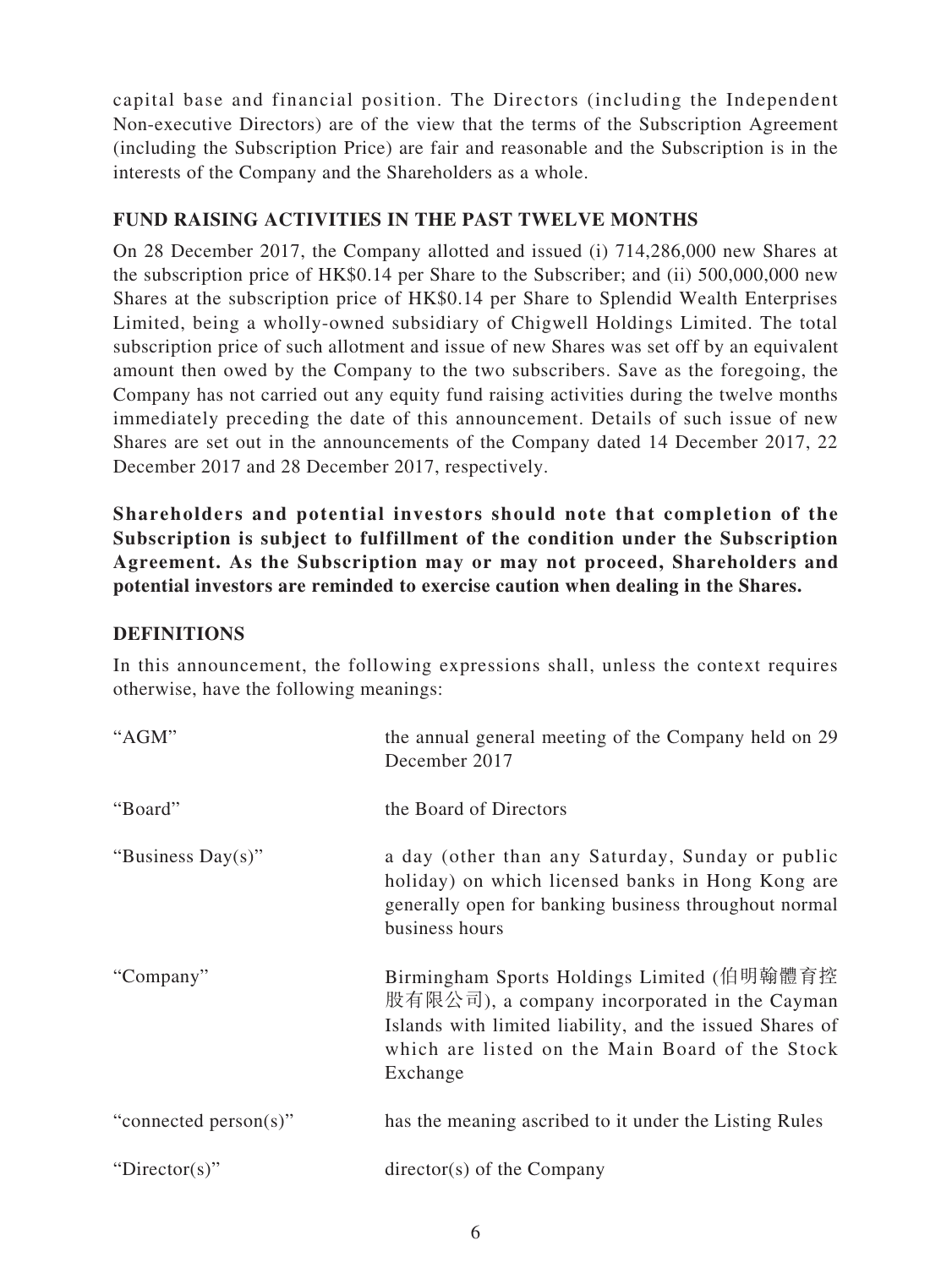| "Dragon Villa Facility"        | a standby loan facility of up to HK\$150 million granted<br>by the Subscriber to the Company pursuant to a loan<br>agreement dated 2 March 2018                                                                                                                                                                                                                                            |
|--------------------------------|--------------------------------------------------------------------------------------------------------------------------------------------------------------------------------------------------------------------------------------------------------------------------------------------------------------------------------------------------------------------------------------------|
| "General Mandate"              | the general mandate granted to the Directors by an<br>ordinary resolution of the Shareholders passed at the<br>AGM to allot, issue and deal with Shares and to make<br>or grant offers, agreements and options which may<br>require Shares to be allotted, issued or dealt with,<br>which is subject to the limit of 20% of the total number<br>of issued Shares as at the date of the AGM |
| "Group"                        | the Company and its subsidiaries from time to time                                                                                                                                                                                                                                                                                                                                         |
| "HK\$"                         | Hong Kong dollars, the lawful currency of Hong Kong                                                                                                                                                                                                                                                                                                                                        |
| "Hong Kong"                    | the Hong Kong Special Administrative Region of the<br><b>PRC</b>                                                                                                                                                                                                                                                                                                                           |
| "Independent Third Party(ies)" | third party (ies) which is (are) independent of and not<br>connected with the Company and its connected persons<br>and not otherwise a connected person(s) of the<br>Company                                                                                                                                                                                                               |
| "Last Trading Day"             | 14 June 2018, being the last day of trading in the<br>Shares on the Stock Exchange preceding the date of the<br><b>Subscription Agreement</b>                                                                                                                                                                                                                                              |
| "Listing Rules"                | the Rules Governing the Listing of Securities on the<br><b>Stock Exchange</b>                                                                                                                                                                                                                                                                                                              |
| "Long Stop Date"               | 31 July 2018 (or such later date as may be agreed by<br>the parties to the Subscription Agreement in writing)                                                                                                                                                                                                                                                                              |
| "PRC"                          | the People's Republic of China, and for the purpose of<br>this announcement exclude Hong Kong, the Macau<br>Special Administrative Region of the PRC and Taiwan                                                                                                                                                                                                                            |
| "Share $(s)$ "                 | ordinary share(s) of HK\$0.01 each in the share capital<br>of the Company                                                                                                                                                                                                                                                                                                                  |
| "Shareholder(s)"               | holder(s) of the Shares                                                                                                                                                                                                                                                                                                                                                                    |
| "Stock Exchange"               | The Stock Exchange of Hong Kong Limited                                                                                                                                                                                                                                                                                                                                                    |